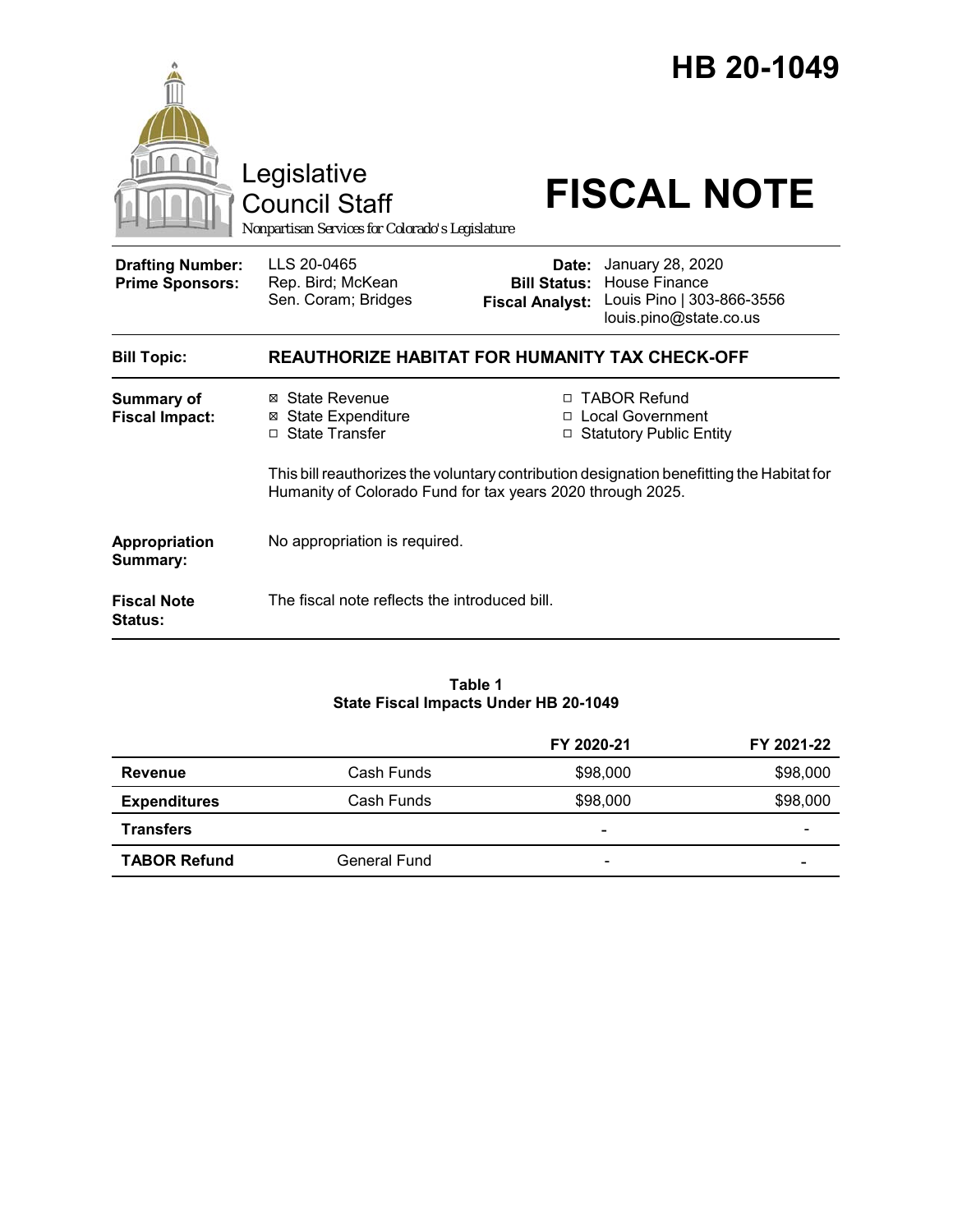January 28, 2020

# Page 2 **HB 20-1049**

#### **Summary of Legislation**

This bill reauthorizes the voluntary contribution designation (or income tax checkoff) benefitting the Habitat for Humanity of Colorado Fund for tax years 2020 through 2025.

# **Background**

**Voluntary Contribution Program.** The Colorado individual income tax return allows taxpayers to contribute to various listed organizations by donating a portion of their income tax refund or increasing the amount owed on their tax return. Legislation is required to create a new income tax checkoff or reauthorize an existing checkoff.

Only 20 checkoff programs can appear on an individual income tax form each year. To ensure that the 20 checkoff cap is not exceeded, the priority order system specifies that continued or reestablished programs take precedence over newly created programs. Tax checkoffs must contain a sunset date and meet a yearly minimum contribution of \$50,000 by the third year from when it first appeared on the form and subsequent years to remain on the tax form. Contributions are calculated from January 1st through September 30th of each tax year. Thus, if a program that has appeared on the form and is reestablished or continued and has donations of at least \$50,000, the program remains on the form in the following tax year. The General Assembly must reestablish the checkoff program prior to the year it is scheduled to sunset.

**Habitat for Humanity of Colorado Voluntary Contribution.** Senate Bill 13-029 created the income tax return checkoff to collect donations for the Habitat for Humanity of Colorado Fund, a registered Colorado-based 501 (c) (3) public charity organization. The checkoff first appeared on the 2015 Colorado income tax form and has been on the form each year thereafter. The checkoff is scheduled to be repealed on January 1, 2021.Table 2 shows a three year history of donations and the number of income tax returns that elected to contribute to the fund.

| Tax Years*     | Number of<br><b>Contributions</b> | <b>Total Donations</b> | <b>Average Donation</b> |
|----------------|-----------------------------------|------------------------|-------------------------|
| 2015           | <b>NA</b>                         | <b>NA</b>              | <b>NA</b>               |
| 2016           | <b>NA</b>                         | <b>NA</b>              | <b>NA</b>               |
| 2017           | 7,680                             | \$97,137               | \$12.65                 |
| 2018           | 7,246                             | \$92,038               | \$12.70                 |
| 2019           | 8,050                             | \$104,977              | \$13.04                 |
| 3-Year Average | 7,659                             | \$98,051               | \$12.80                 |

**Table 2 Habitat for Humanity of Colorado Fund**

*Source: Colorado Department of Revenue.*

*NA = Checkoff was on the income tax form but data are not available as of the date of this fiscal note.*

*\* Contributions made from January 1 to September 30.*